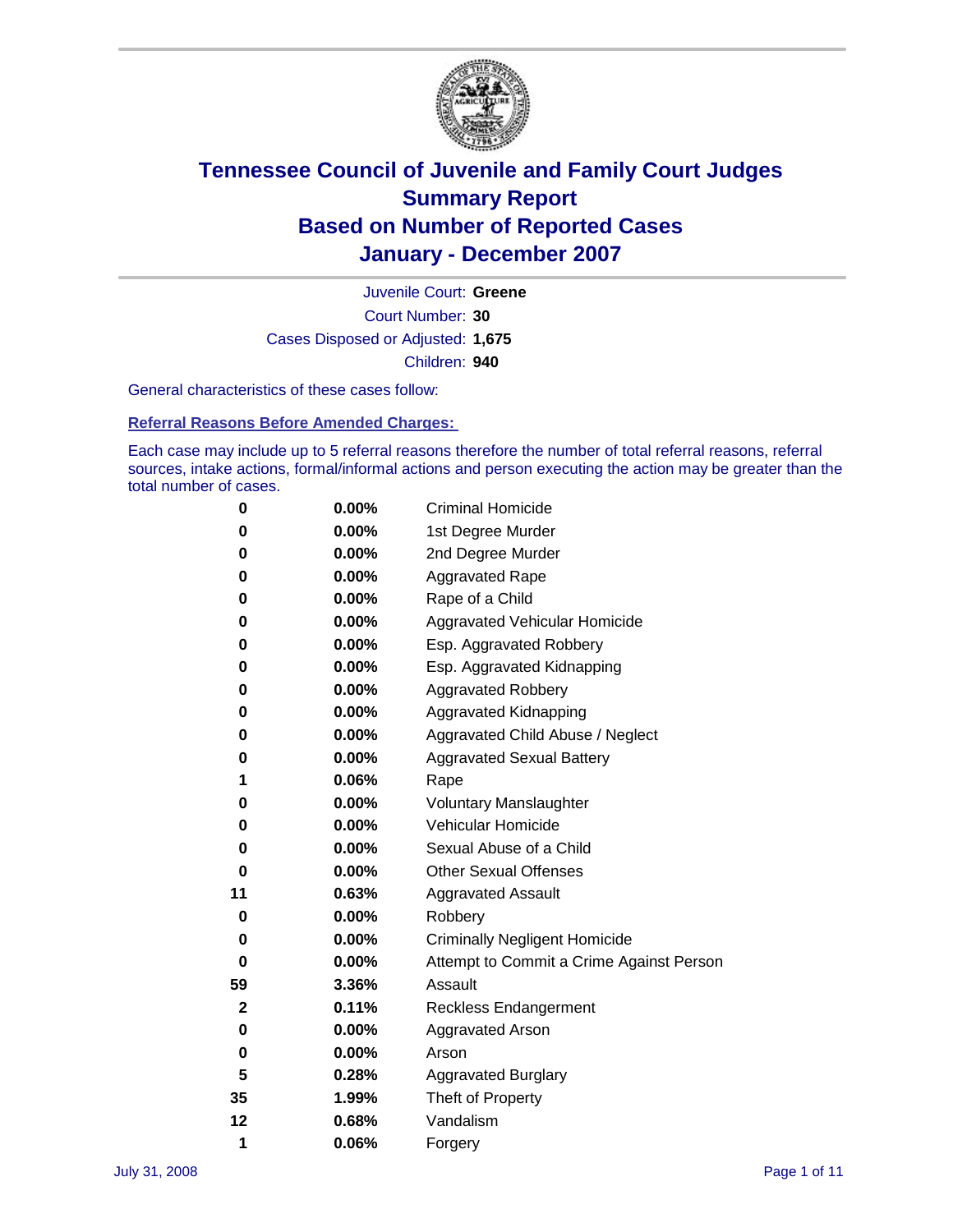

Court Number: **30** Juvenile Court: **Greene** Cases Disposed or Adjusted: **1,675** Children: **940**

#### **Referral Reasons Before Amended Charges:**

Each case may include up to 5 referral reasons therefore the number of total referral reasons, referral sources, intake actions, formal/informal actions and person executing the action may be greater than the total number of cases.

| 0            | 0.00%    | <b>Worthless Checks</b>                                     |
|--------------|----------|-------------------------------------------------------------|
| 1            | 0.06%    | Illegal Possession / Fraudulent Use of Credit / Debit Cards |
| 9            | 0.51%    | <b>Burglary</b>                                             |
| 5            | 0.28%    | Unauthorized Use of a Vehicle                               |
| $\bf{0}$     | 0.00%    | <b>Cruelty to Animals</b>                                   |
| 0            | $0.00\%$ | Sale of Controlled Substances                               |
| 5            | 0.28%    | <b>Other Drug Offenses</b>                                  |
| 15           | 0.85%    | Possession of Controlled Substances                         |
| $\mathbf 0$  | 0.00%    | <b>Criminal Attempt</b>                                     |
| 8            | 0.46%    | Carrying Weapons on School Property                         |
| $\mathbf 2$  | 0.11%    | Unlawful Carrying / Possession of a Weapon                  |
| 8            | 0.46%    | <b>Evading Arrest</b>                                       |
| 0            | 0.00%    | Escape                                                      |
| 5            | 0.28%    | Driving Under Influence (DUI)                               |
| 31           | 1.77%    | Possession / Consumption of Alcohol                         |
| 4            | 0.23%    | Resisting Stop, Frisk, Halt, Arrest or Search               |
| 0            | $0.00\%$ | <b>Aggravated Criminal Trespass</b>                         |
| 4            | 0.23%    | Harassment                                                  |
| 3            | 0.17%    | Failure to Appear                                           |
| 0            | 0.00%    | Filing a False Police Report                                |
| $\mathbf 2$  | 0.11%    | Criminal Impersonation                                      |
| 26           | 1.48%    | <b>Disorderly Conduct</b>                                   |
| 3            | 0.17%    | <b>Criminal Trespass</b>                                    |
| 1            | 0.06%    | <b>Public Intoxication</b>                                  |
| 0            | 0.00%    | Gambling                                                    |
| 274          | 15.61%   | Traffic                                                     |
| 10           | 0.57%    | <b>Local Ordinances</b>                                     |
| $\mathbf{2}$ | 0.11%    | Violation of Wildlife Regulations                           |
| 34           | 1.94%    | Contempt of Court                                           |
| 118          | 6.72%    | Violation of Probation                                      |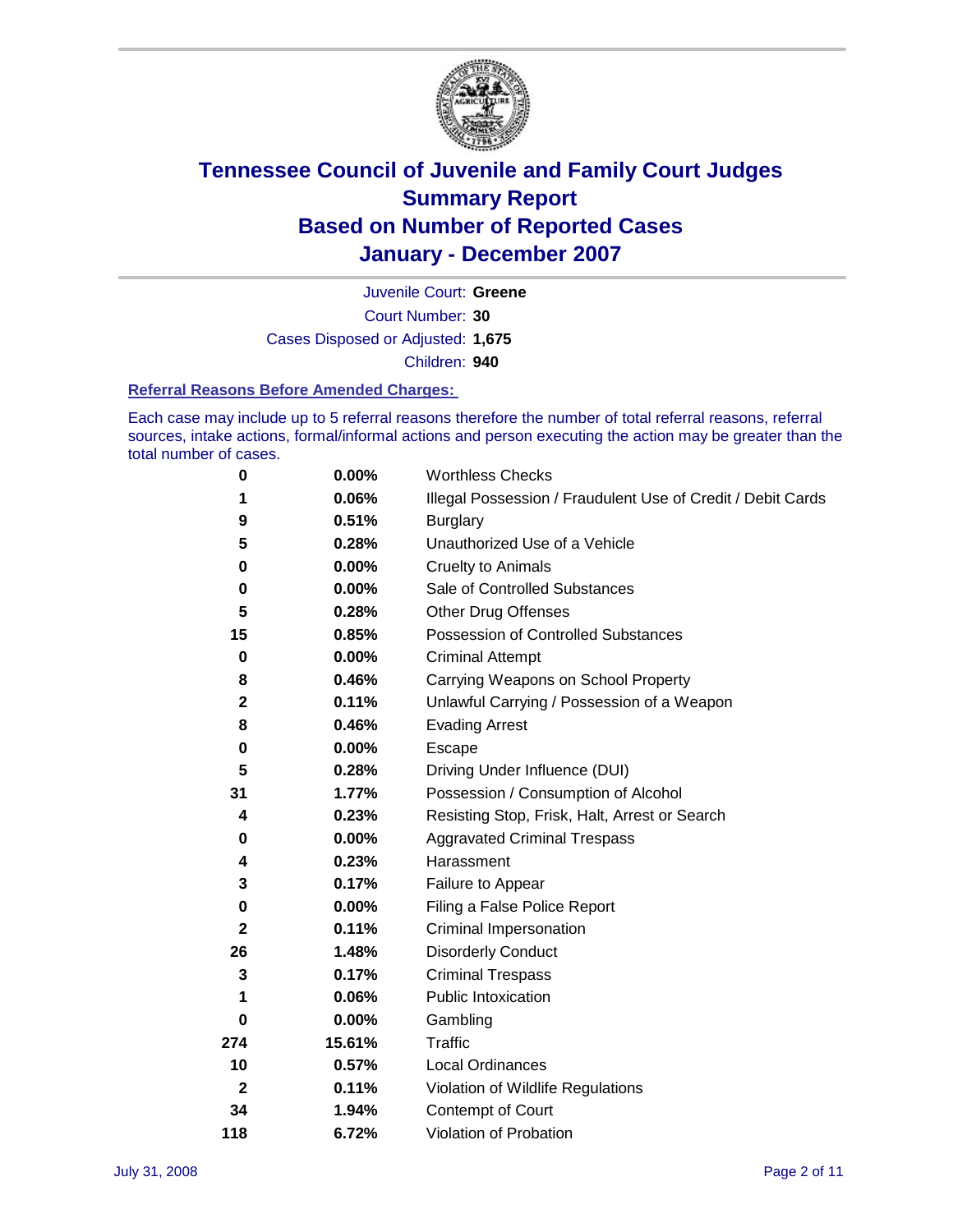

Court Number: **30** Juvenile Court: **Greene** Cases Disposed or Adjusted: **1,675** Children: **940**

#### **Referral Reasons Before Amended Charges:**

Each case may include up to 5 referral reasons therefore the number of total referral reasons, referral sources, intake actions, formal/informal actions and person executing the action may be greater than the total number of cases.

| 5            | 0.28%    | Violation of Aftercare                 |
|--------------|----------|----------------------------------------|
| 27           | 1.54%    | Unruly Behavior                        |
| 120          | 6.84%    | Truancy                                |
| 0            | 0.00%    | In-State Runaway                       |
| 0            | $0.00\%$ | Out-of-State Runaway                   |
| 172          | 9.80%    | Possession of Tobacco Products         |
| $\mathbf{2}$ | 0.11%    | Violation of a Valid Court Order       |
| 0            | $0.00\%$ | <b>Violation of Curfew</b>             |
| 0            | 0.00%    | Sexually Abused Child                  |
| 0            | 0.00%    | <b>Physically Abused Child</b>         |
| 96           | 5.47%    | Dependency / Neglect                   |
| 19           | 1.08%    | <b>Termination of Parental Rights</b>  |
| 0            | 0.00%    | <b>Violation of Pretrial Diversion</b> |
| 0            | 0.00%    | Violation of Informal Adjustment       |
| 224          | 12.76%   | <b>Judicial Review</b>                 |
| 238          | 13.56%   | <b>Administrative Review</b>           |
| 0            | $0.00\%$ | <b>Foster Care Review</b>              |
| 36           | 2.05%    | Custody                                |
| $\mathbf{2}$ | 0.11%    | Visitation                             |
| 8            | 0.46%    | Paternity / Legitimation               |
| 14           | 0.80%    | <b>Child Support</b>                   |
| 0            | 0.00%    | <b>Request for Medical Treatment</b>   |
| 0            | 0.00%    | <b>Consent to Marry</b>                |
| 96           | 5.47%    | Other                                  |
| 1,755        | 100.00%  | <b>Total Referrals</b>                 |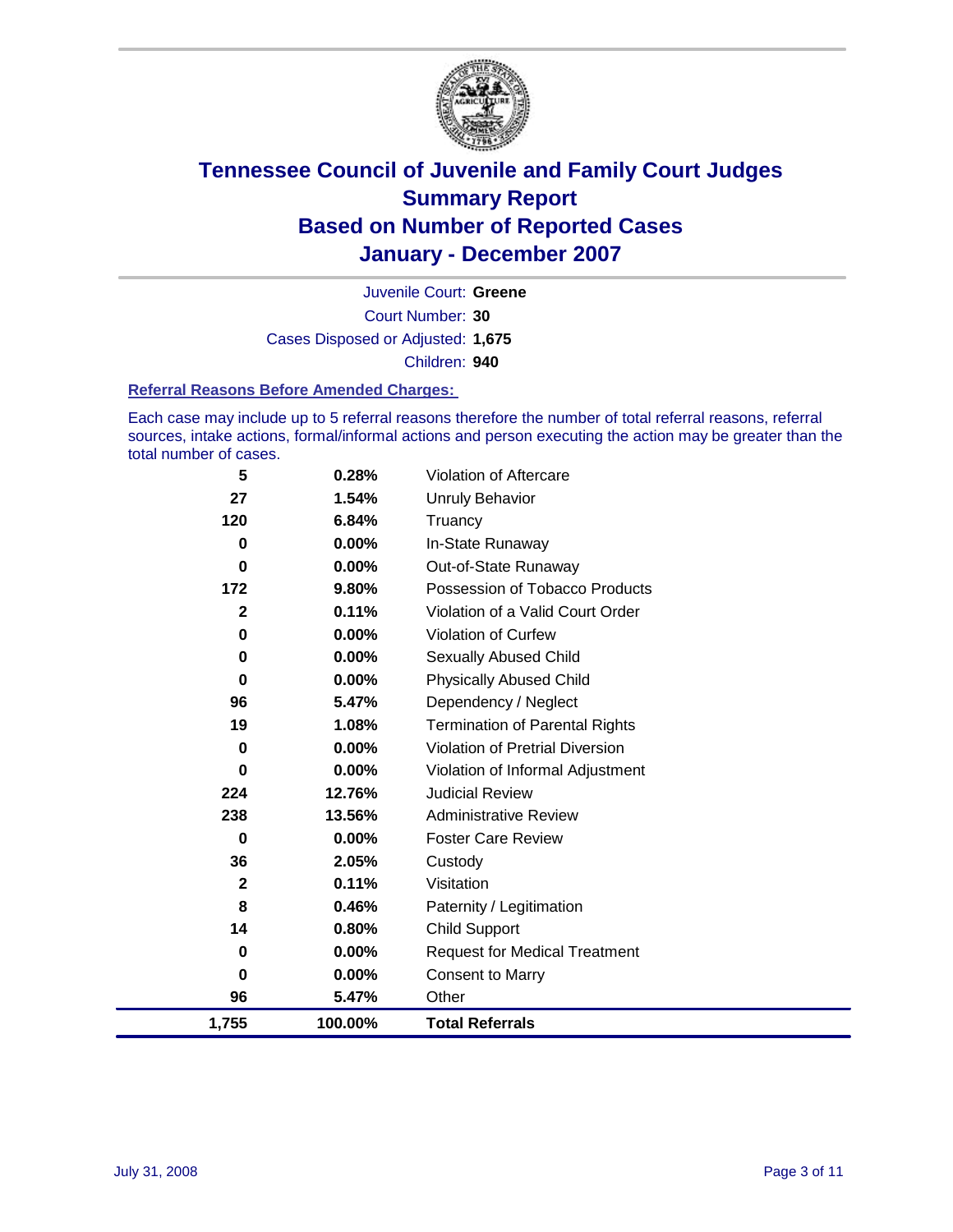

|                            |                                   | Juvenile Court: Greene |  |
|----------------------------|-----------------------------------|------------------------|--|
|                            |                                   | Court Number: 30       |  |
|                            | Cases Disposed or Adjusted: 1,675 |                        |  |
|                            |                                   | Children: 940          |  |
| <b>Referral Sources: 1</b> |                                   |                        |  |
| よのよ                        | 28 77%                            | Law Enforcement        |  |

### **28.77%** Law Enforcement **2.85%** Parents **1.99%** Relatives **0.23%** Self **16.98%** School **0.11%** CSA **22.91%** DCS **0.00%** Other State Department **0.91%** District Attorney's Office **13.62%** Court Staff **7.92%** Social Agency **0.06%** Other Court **3.13%** Victim **0.00%** Child & Parent **0.00%** Hospital **0.00%** Unknown **0.51%** Other **1,755 100.00% Total Referral Sources**

### **Age of Child at Referral: 2**

| 940 | 100.00%  | <b>Total Child Count</b> |  |
|-----|----------|--------------------------|--|
| 0   | $0.00\%$ | Unknown / Not Reported   |  |
| 34  | 3.62%    | Ages 19 and Over         |  |
| 269 | 28.62%   | Ages 17 through 18       |  |
| 318 | 33.83%   | Ages 15 through 16       |  |
| 91  | 9.68%    | Ages 13 through 14       |  |
| 42  | 4.47%    | Ages 11 through 12       |  |
| 186 | 19.79%   | Ages 10 and Under        |  |
|     |          |                          |  |

<sup>1</sup> If different than number of Referral Reasons (1755), verify accuracy of your court's data.

<sup>2</sup> One child could be counted in multiple categories, verify accuracy of your court's data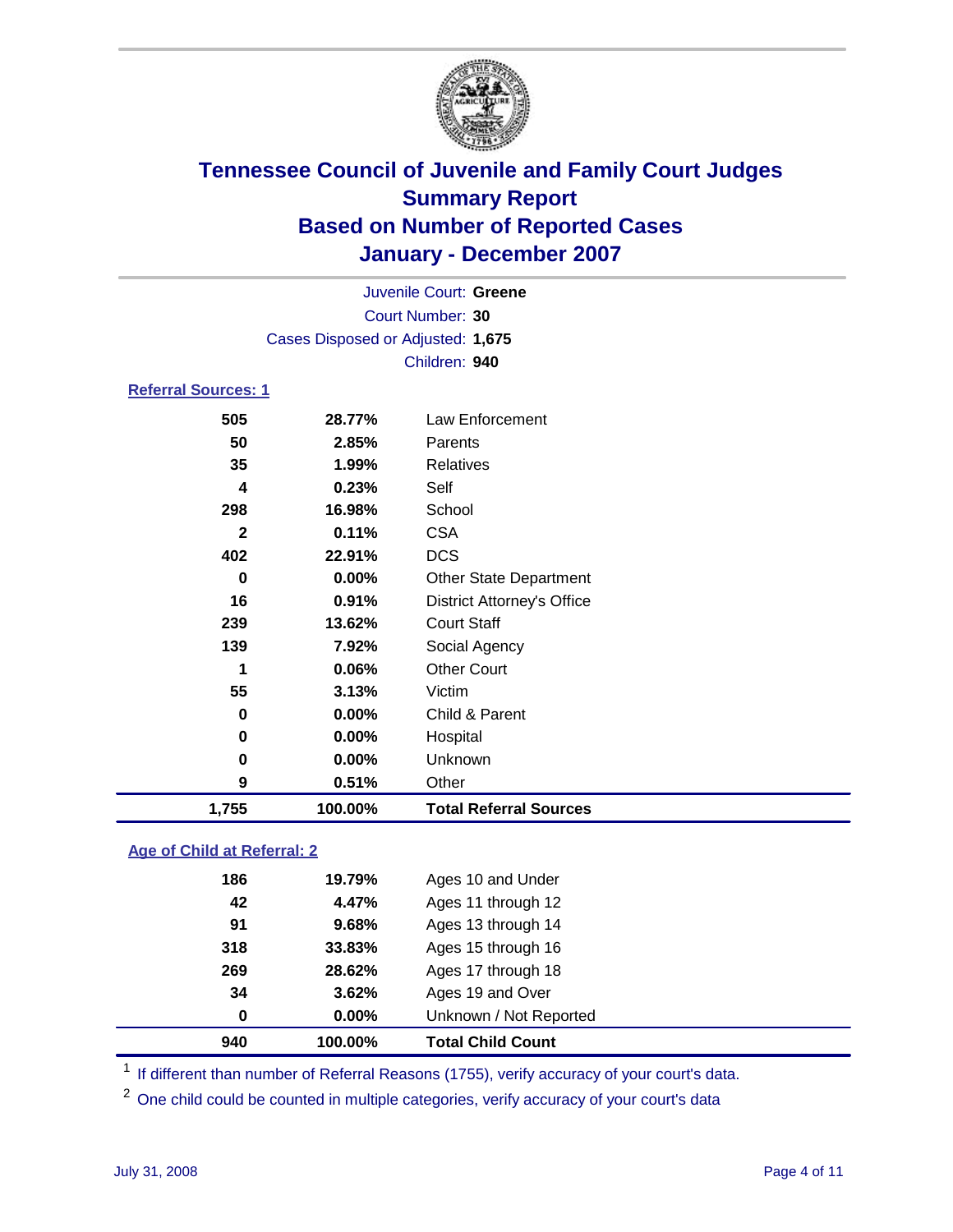

| Juvenile Court: Greene                  |                                   |                          |  |  |  |
|-----------------------------------------|-----------------------------------|--------------------------|--|--|--|
| Court Number: 30                        |                                   |                          |  |  |  |
|                                         | Cases Disposed or Adjusted: 1,675 |                          |  |  |  |
|                                         | Children: 940                     |                          |  |  |  |
| Sex of Child: 1                         |                                   |                          |  |  |  |
| 591                                     | 62.87%                            | Male                     |  |  |  |
| 349                                     | 37.13%                            | Female                   |  |  |  |
| $\bf{0}$                                | 0.00%                             | Unknown                  |  |  |  |
| 940                                     | 100.00%                           | <b>Total Child Count</b> |  |  |  |
| Race of Child: 1                        |                                   |                          |  |  |  |
| 815                                     | 86.70%                            | White                    |  |  |  |
| 26                                      | 2.77%                             | African American         |  |  |  |
| 0                                       | 0.00%                             | Native American          |  |  |  |
| $\bf{0}$                                | 0.00%                             | Asian                    |  |  |  |
| 8                                       | 0.85%                             | Mixed                    |  |  |  |
| 91                                      | 9.68%                             | Unknown                  |  |  |  |
| 940                                     | 100.00%                           | <b>Total Child Count</b> |  |  |  |
| <b>Hispanic Origin: 1</b>               |                                   |                          |  |  |  |
| 22                                      | 2.34%                             | Yes                      |  |  |  |
| 828                                     | 88.09%                            | <b>No</b>                |  |  |  |
| 90                                      | 9.57%                             | Unknown                  |  |  |  |
| 940                                     | 100.00%                           | <b>Total Child Count</b> |  |  |  |
| <b>School Enrollment of Children: 1</b> |                                   |                          |  |  |  |
| 611                                     | 65.00%                            | Yes                      |  |  |  |
| 147                                     | 15.64%                            | <b>No</b>                |  |  |  |
| 182                                     | 19.36%                            | Unknown                  |  |  |  |
| 940                                     | 100.00%                           | <b>Total Child Count</b> |  |  |  |

One child could be counted in multiple categories, verify accuracy of your court's data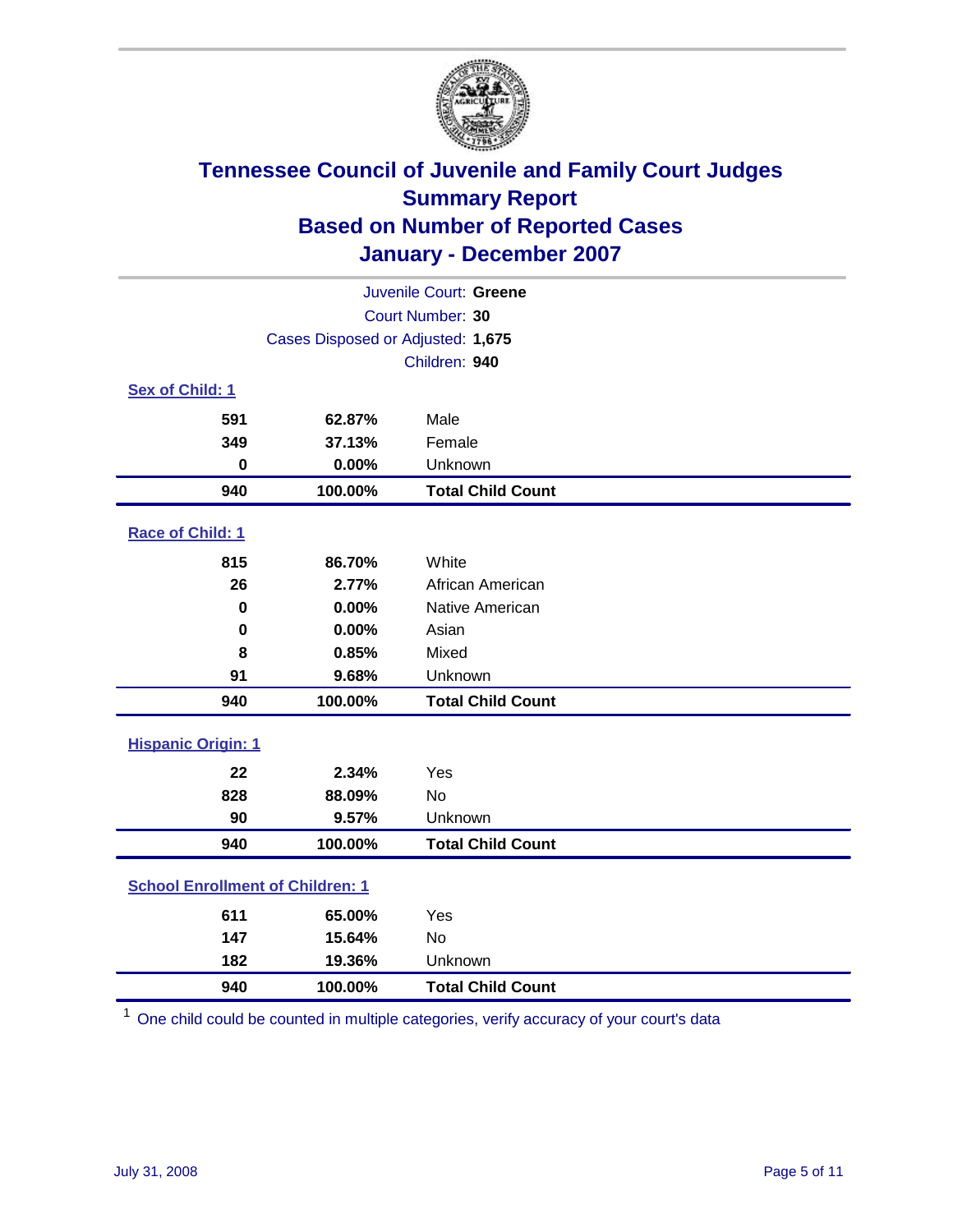

Court Number: **30** Juvenile Court: **Greene** Cases Disposed or Adjusted: **1,675** Children: **940**

#### **Living Arrangement of Child at Time of Referral: 1**

| 940 | 100.00%  | <b>Total Child Count</b>     |
|-----|----------|------------------------------|
| 5   | 0.53%    | Other                        |
| 224 | 23.83%   | Unknown                      |
| 36  | $3.83\%$ | Independent                  |
| 6   | 0.64%    | In an Institution            |
| 22  | $2.34\%$ | In a Residential Center      |
| 14  | 1.49%    | In a Group Home              |
| 113 | 12.02%   | With Foster Family           |
| 8   | 0.85%    | With Adoptive Parents        |
| 96  | 10.21%   | <b>With Relatives</b>        |
| 62  | 6.60%    | With Father                  |
| 200 | 21.28%   | With Mother                  |
| 33  | 3.51%    | With Mother and Stepfather   |
| 14  | 1.49%    | With Father and Stepmother   |
| 107 | 11.38%   | With Both Biological Parents |

#### **Type of Detention: 2**

| 1.675 | 100.00%  | <b>Total Detention Count</b> |  |
|-------|----------|------------------------------|--|
| 0     | 0.00%    | Other                        |  |
| 1,652 | 98.63%   | Does Not Apply               |  |
| 0     | $0.00\%$ | Unknown                      |  |
| 0     | 0.00%    | <b>Psychiatric Hospital</b>  |  |
| 0     | 0.00%    | Jail - No Separation         |  |
| 0     | $0.00\%$ | Jail - Partial Separation    |  |
| 0     | $0.00\%$ | Jail - Complete Separation   |  |
| 22    | 1.31%    | Juvenile Detention Facility  |  |
| 1     | 0.06%    | Non-Secure Placement         |  |
|       |          |                              |  |

<sup>1</sup> One child could be counted in multiple categories, verify accuracy of your court's data

<sup>2</sup> If different than number of Cases (1675) verify accuracy of your court's data.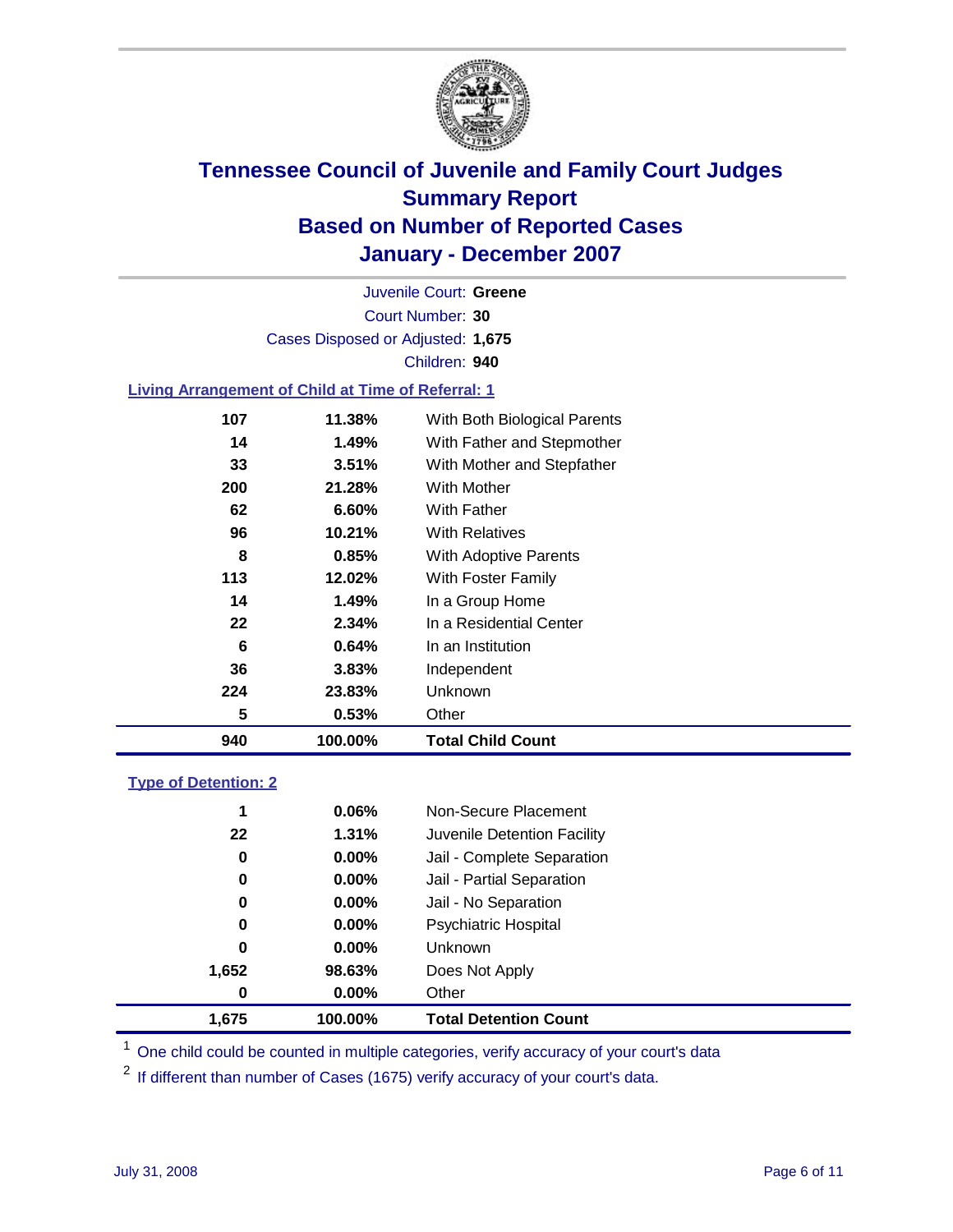

|                                                    | Juvenile Court: Greene            |                                      |  |  |  |
|----------------------------------------------------|-----------------------------------|--------------------------------------|--|--|--|
| Court Number: 30                                   |                                   |                                      |  |  |  |
|                                                    | Cases Disposed or Adjusted: 1,675 |                                      |  |  |  |
|                                                    | Children: 940                     |                                      |  |  |  |
| <b>Placement After Secure Detention Hearing: 1</b> |                                   |                                      |  |  |  |
| 13                                                 | 0.78%                             | Returned to Prior Living Arrangement |  |  |  |
| 0                                                  | 0.00%                             | Juvenile Detention Facility          |  |  |  |
| 0                                                  | 0.00%                             | Jail                                 |  |  |  |
| 0                                                  | 0.00%                             | Shelter / Group Home                 |  |  |  |
| 0                                                  | $0.00\%$                          | <b>Foster Family Home</b>            |  |  |  |
| 2                                                  | 0.12%                             | Psychiatric Hospital                 |  |  |  |
| 0                                                  | $0.00\%$                          | Unknown / Not Reported               |  |  |  |
| 1,659                                              | 99.04%                            | Does Not Apply                       |  |  |  |
| 1                                                  | 0.06%                             | Other                                |  |  |  |
| 1,675                                              | 100.00%                           | <b>Total Placement Count</b>         |  |  |  |
| <b>Intake Actions: 2</b>                           |                                   |                                      |  |  |  |
|                                                    |                                   |                                      |  |  |  |
| 810                                                | 46.15%                            | <b>Petition Filed</b>                |  |  |  |
| 521                                                | 29.69%                            | <b>Motion Filed</b>                  |  |  |  |
| 421                                                | 23.99%                            | <b>Citation Processed</b>            |  |  |  |
| 0                                                  | 0.00%                             | Notification of Paternity Processed  |  |  |  |
| 0                                                  | 0.00%                             | Scheduling of Judicial Review        |  |  |  |
| 0                                                  | 0.00%                             | Scheduling of Administrative Review  |  |  |  |
| 0                                                  | 0.00%                             | Scheduling of Foster Care Review     |  |  |  |
| 0                                                  | 0.00%                             | Unknown                              |  |  |  |
| 0                                                  | 0.00%                             | Does Not Apply                       |  |  |  |
| 3                                                  | 0.17%                             | Other                                |  |  |  |
| 1,755                                              | 100.00%                           | <b>Total Intake Count</b>            |  |  |  |

<sup>1</sup> If different than number of Cases (1675) verify accuracy of your court's data.

<sup>2</sup> If different than number of Referral Reasons (1755), verify accuracy of your court's data.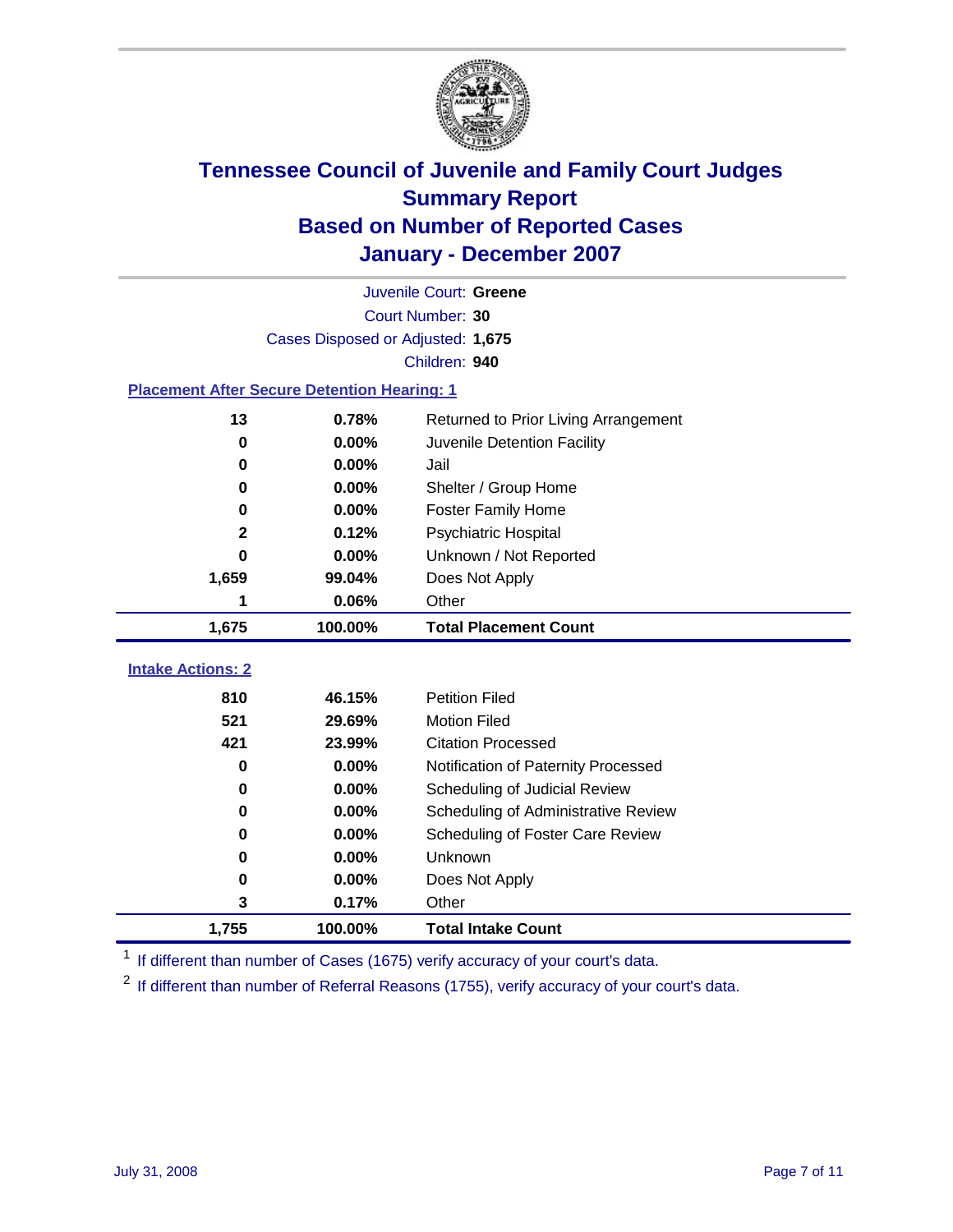

Court Number: **30** Juvenile Court: **Greene** Cases Disposed or Adjusted: **1,675** Children: **940**

#### **Last Grade Completed by Child: 1**

| 109            | 11.60%  | Too Young for School     |
|----------------|---------|--------------------------|
| 3              | 0.32%   | Preschool                |
| 8              | 0.85%   | Kindergarten             |
| 9              | 0.96%   | 1st Grade                |
| $\mathbf 2$    | 0.21%   | 2nd Grade                |
| 4              | 0.43%   | 3rd Grade                |
| 3              | 0.32%   | 4th Grade                |
| $\overline{7}$ | 0.74%   | 5th Grade                |
| 18             | 1.91%   | 6th Grade                |
| 28             | 2.98%   | 7th Grade                |
| 55             | 5.85%   | 8th Grade                |
| 73             | 7.77%   | 9th Grade                |
| 72             | 7.66%   | 10th Grade               |
| 41             | 4.36%   | 11th Grade               |
| 5              | 0.53%   | 12th Grade               |
| 0              | 0.00%   | Non-Graded Special Ed    |
| 0              | 0.00%   | <b>GED</b>               |
| $\mathbf 2$    | 0.21%   | Graduated                |
| 3              | 0.32%   | Never Attended School    |
| 492            | 52.34%  | Unknown                  |
| 6              | 0.64%   | Other                    |
| 940            | 100.00% | <b>Total Child Count</b> |

### **Enrolled in Special Education: 1**

| 499<br>53.09%<br>Unknown |  |
|--------------------------|--|
|                          |  |
| 354<br>No<br>37.66%      |  |
| 87<br>Yes<br>9.26%       |  |

One child could be counted in multiple categories, verify accuracy of your court's data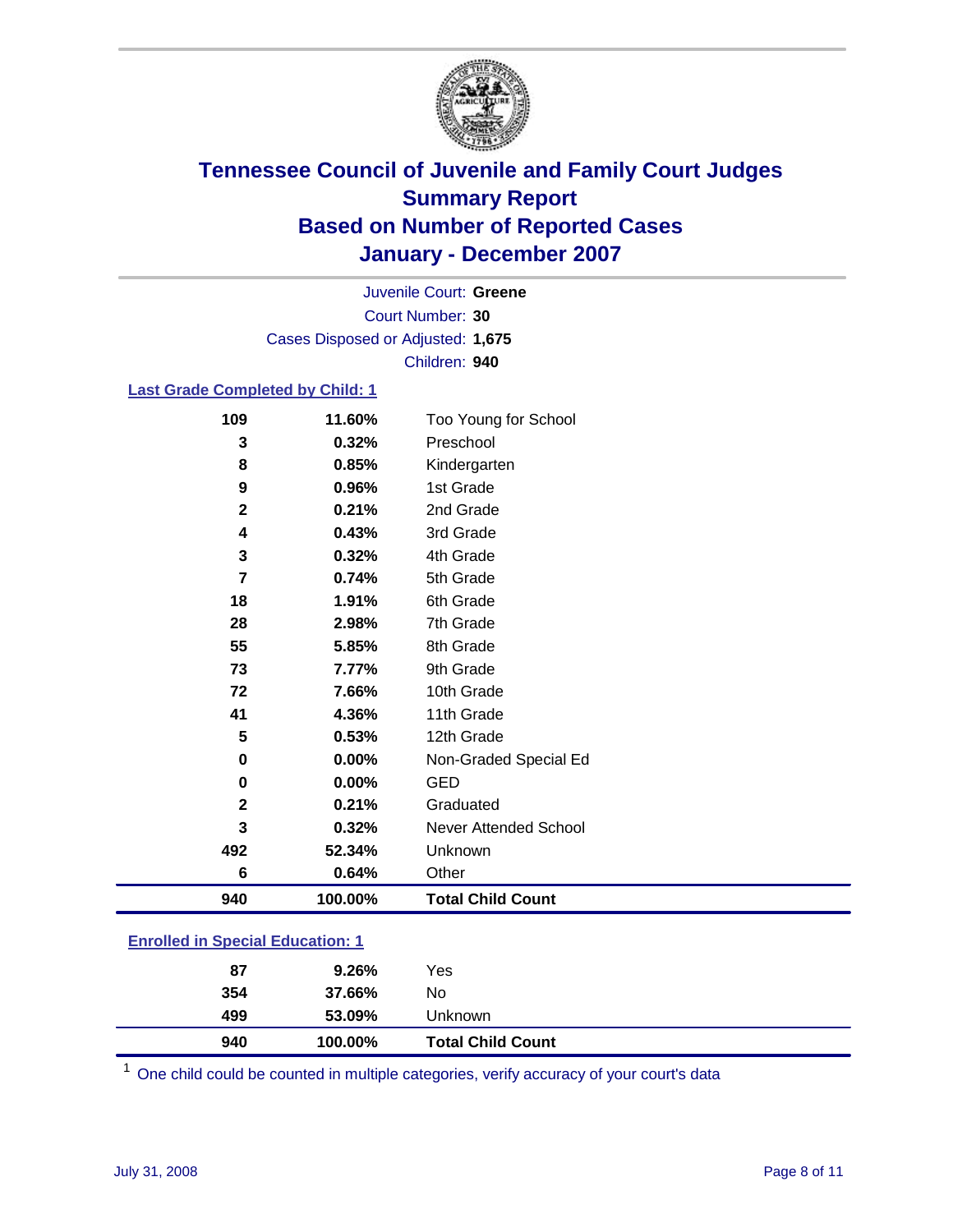

| Juvenile Court: Greene       |                                   |                           |  |  |  |
|------------------------------|-----------------------------------|---------------------------|--|--|--|
|                              | Court Number: 30                  |                           |  |  |  |
|                              | Cases Disposed or Adjusted: 1,675 |                           |  |  |  |
|                              | Children: 940                     |                           |  |  |  |
| <b>Action Executed By: 1</b> |                                   |                           |  |  |  |
| 1,037                        | 59.09%                            | Judge                     |  |  |  |
| 714                          | 40.68%                            | Referee                   |  |  |  |
| 4                            | 0.23%                             | <b>YSO</b>                |  |  |  |
| $\bf{0}$                     | 0.00%                             | Other                     |  |  |  |
| 0                            | 0.00%                             | Unknown / Not Reported    |  |  |  |
| 1,755                        | 100.00%                           | <b>Total Action Count</b> |  |  |  |

### **Formal / Informal Actions: 1**

| 169   | 9.63%    | Dismissed                                        |
|-------|----------|--------------------------------------------------|
| 57    | 3.25%    | Retired / Nolle Prosequi                         |
| 168   | 9.57%    | <b>Complaint Substantiated Delinquent</b>        |
| 114   | 6.50%    | <b>Complaint Substantiated Status Offender</b>   |
| 82    | 4.67%    | <b>Complaint Substantiated Dependent/Neglect</b> |
| 0     | 0.00%    | <b>Complaint Substantiated Abused</b>            |
| 0     | $0.00\%$ | <b>Complaint Substantiated Mentally III</b>      |
| 4     | 0.23%    | Informal Adjustment                              |
| 71    | 4.05%    | <b>Pretrial Diversion</b>                        |
| 2     | 0.11%    | <b>Transfer to Adult Court Hearing</b>           |
| 0     | $0.00\%$ | Charges Cleared by Transfer to Adult Court       |
| 53    | 3.02%    | Special Proceeding                               |
| 243   | 13.85%   | Review Concluded                                 |
| 311   | 17.72%   | Case Held Open                                   |
| 481   | 27.41%   | Other                                            |
| 0     | $0.00\%$ | Unknown / Not Reported                           |
| 1,755 | 100.00%  | <b>Total Action Count</b>                        |

<sup>1</sup> If different than number of Referral Reasons (1755), verify accuracy of your court's data.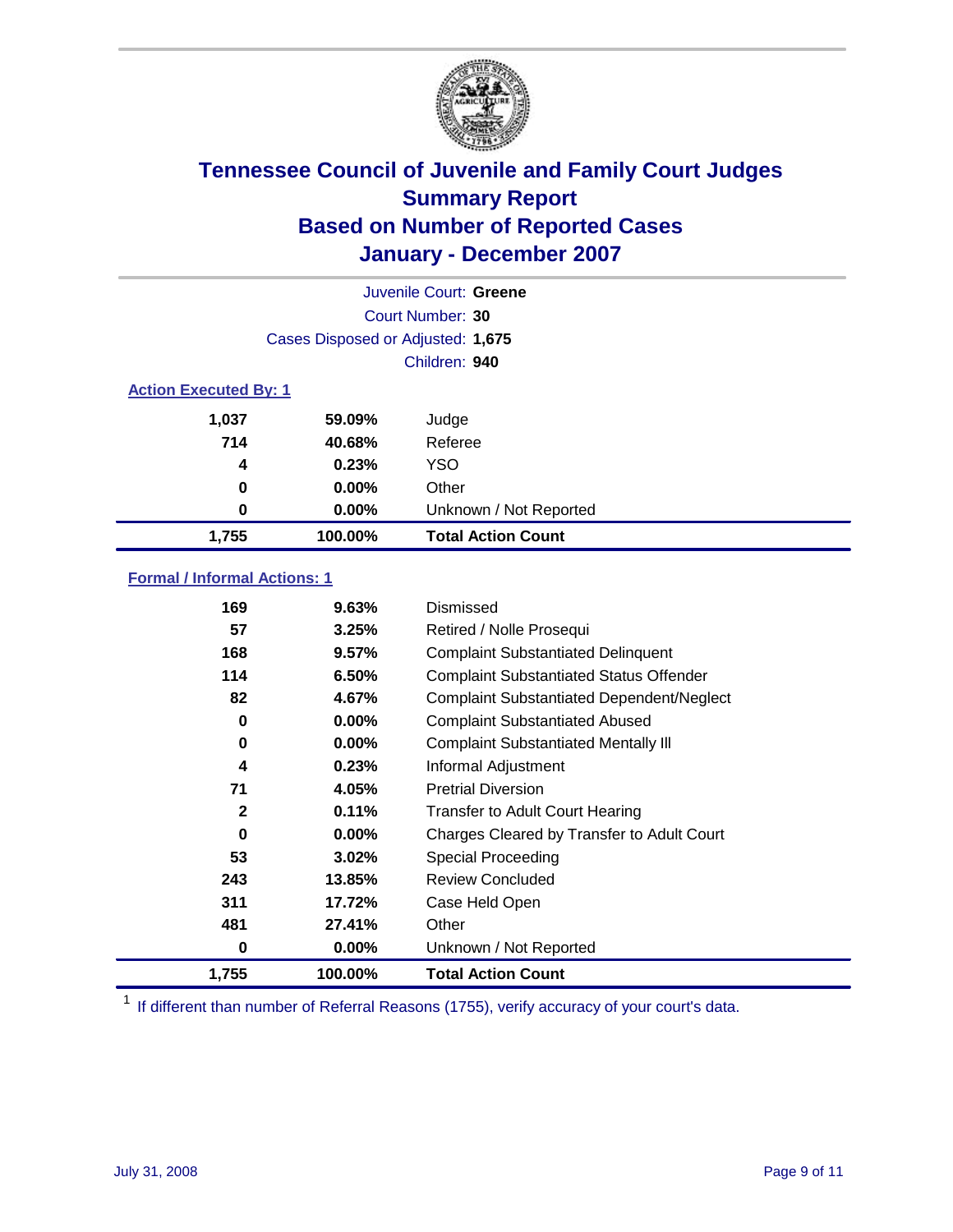

|                       |                                   | Juvenile Court: Greene                                |
|-----------------------|-----------------------------------|-------------------------------------------------------|
|                       |                                   | Court Number: 30                                      |
|                       | Cases Disposed or Adjusted: 1,675 |                                                       |
|                       |                                   | Children: 940                                         |
| <b>Case Outcomes:</b> |                                   | There can be multiple outcomes for one child or case. |
| 169                   | 4.09%                             | <b>Case Dismissed</b>                                 |
| 46                    | 1.11%                             | Case Retired or Nolle Prosequi                        |
| 0                     | 0.00%                             | Warned / Counseled                                    |
| 409                   | 9.89%                             | <b>Held Open For Review</b>                           |
| 12                    | 0.29%                             | Supervision / Probation to Juvenile Court             |
| 0                     | 0.00%                             | <b>Probation to Parents</b>                           |
| 0                     | 0.00%                             | Referral to Another Entity for Supervision / Service  |
| 36                    | 0.87%                             | Referred for Mental Health Counseling                 |
| 23                    | 0.56%                             | Referred for Alcohol and Drug Counseling              |
| 0                     | 0.00%                             | <b>Referred to Alternative School</b>                 |
| 1                     | 0.02%                             | Referred to Private Child Agency                      |
| 34                    | 0.82%                             | Referred to Defensive Driving School                  |
| 8                     | 0.19%                             | Referred to Alcohol Safety School                     |
| 15                    | 0.36%                             | Referred to Juvenile Court Education-Based Program    |
| 10                    | 0.24%                             | Driver's License Held Informally                      |
| 0                     | 0.00%                             | <b>Voluntary Placement with DMHMR</b>                 |
| 1                     | 0.02%                             | <b>Private Mental Health Placement</b>                |
| 1                     | 0.02%                             | <b>Private MR Placement</b>                           |
| 0                     | 0.00%                             | Placement with City/County Agency/Facility            |
| 3                     | 0.07%                             | Placement with Relative / Other Individual            |
| 354                   | 8.56%                             | Fine                                                  |
| 138                   | 3.34%                             | <b>Public Service</b>                                 |
| 27                    | 0.65%                             | Restitution                                           |
| 0                     | 0.00%                             | <b>Runaway Returned</b>                               |
| 108                   | 2.61%                             | No Contact Order                                      |
| 23                    | 0.56%                             | Injunction Other than No Contact Order                |
| 28                    | 0.68%                             | <b>House Arrest</b>                                   |
| 1                     | 0.02%                             | <b>Court Defined Curfew</b>                           |
| 0                     | 0.00%                             | Dismissed from Informal Adjustment                    |
| 1                     | 0.02%                             | <b>Dismissed from Pretrial Diversion</b>              |
| 9                     | 0.22%                             | <b>Released from Probation</b>                        |
| 0                     | 0.00%                             | <b>Transferred to Adult Court</b>                     |
| 1                     | 0.02%                             | <b>DMHMR Involuntary Commitment</b>                   |